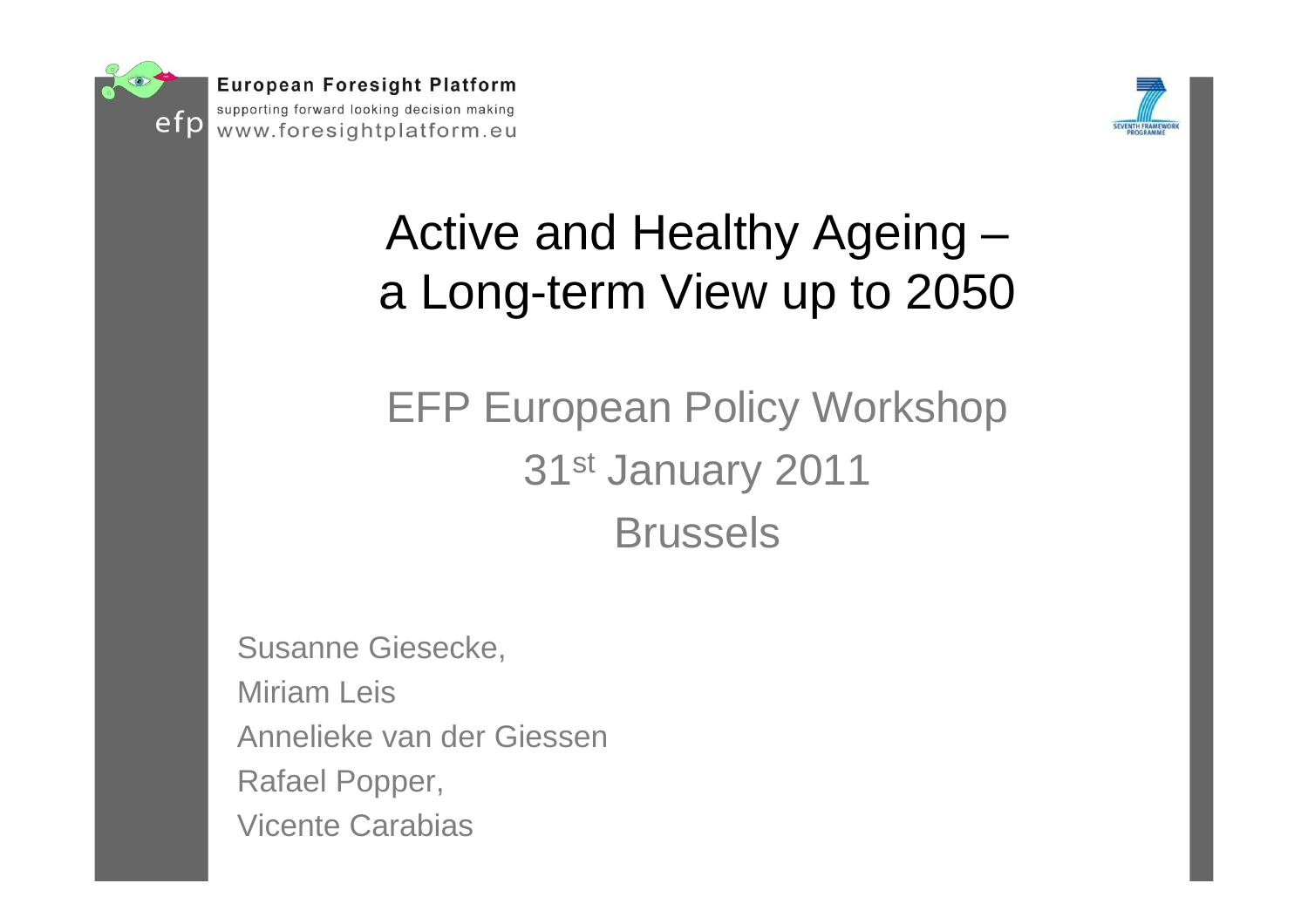

**European Foresight Platform** 

supporting forward looking decision making www.foresightplatform.eu



# Workshop aims

- • to provide support to Europe's Innovation Union strategy by
- • tackling the challenge of 'Active and Healthy Ageing' within the pilot European Innovation Partnership (pEIP)
- • to promote the development of innovative products and services that will help older people stay healthy, active and independent for longer
- • to help keep Europe's social and healthcare systems effective and sustainable, and encourage competitive markets, as a spur to innovation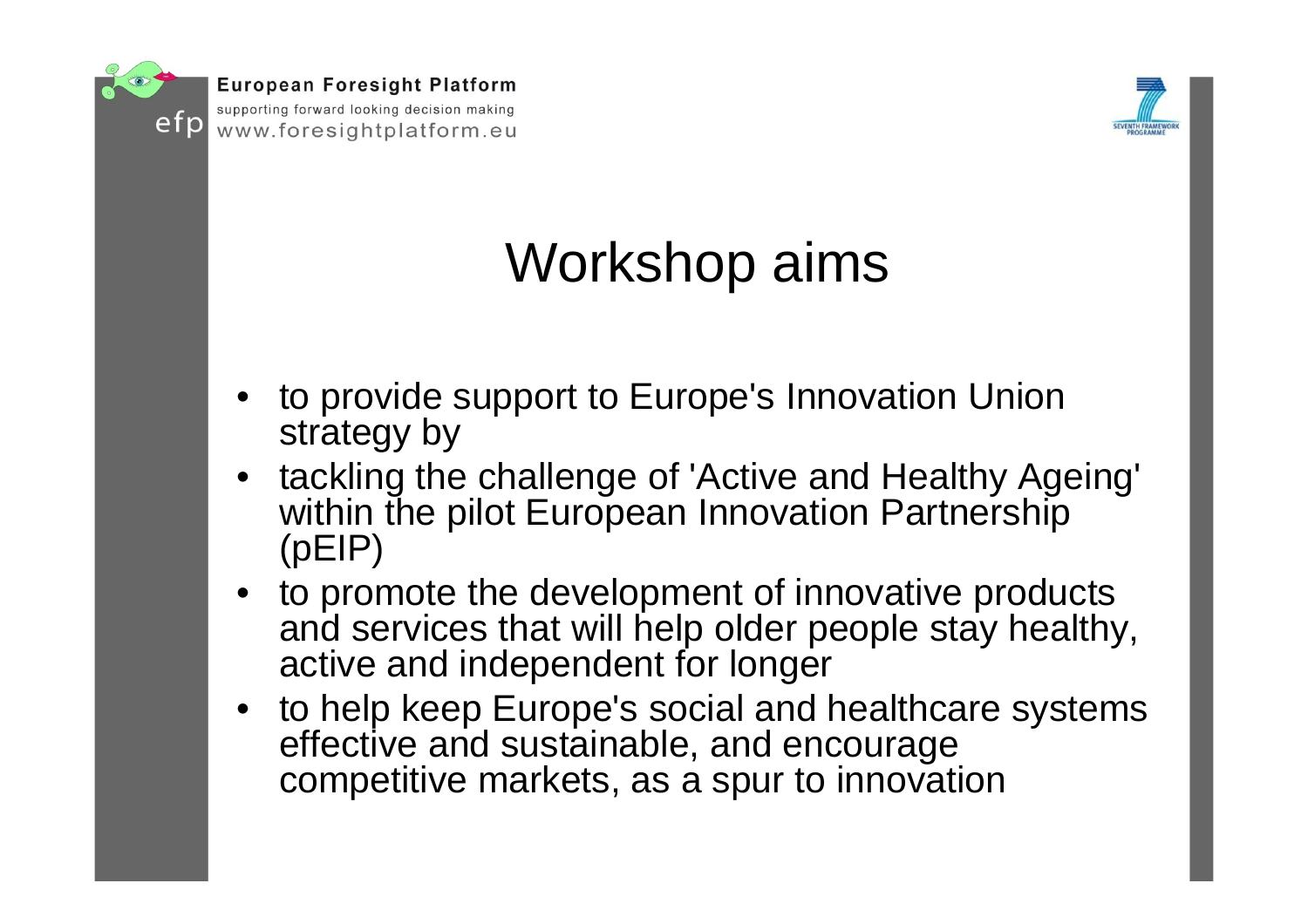



# pilot European Innovation Partnership (pEIP) on 'Active and Healthy Ageing'

The pEIP will focus on the three policy areas of:

- •prevention & health promotion
- •integrated health & social care
- • independent & active living of elderly people along the innovation chain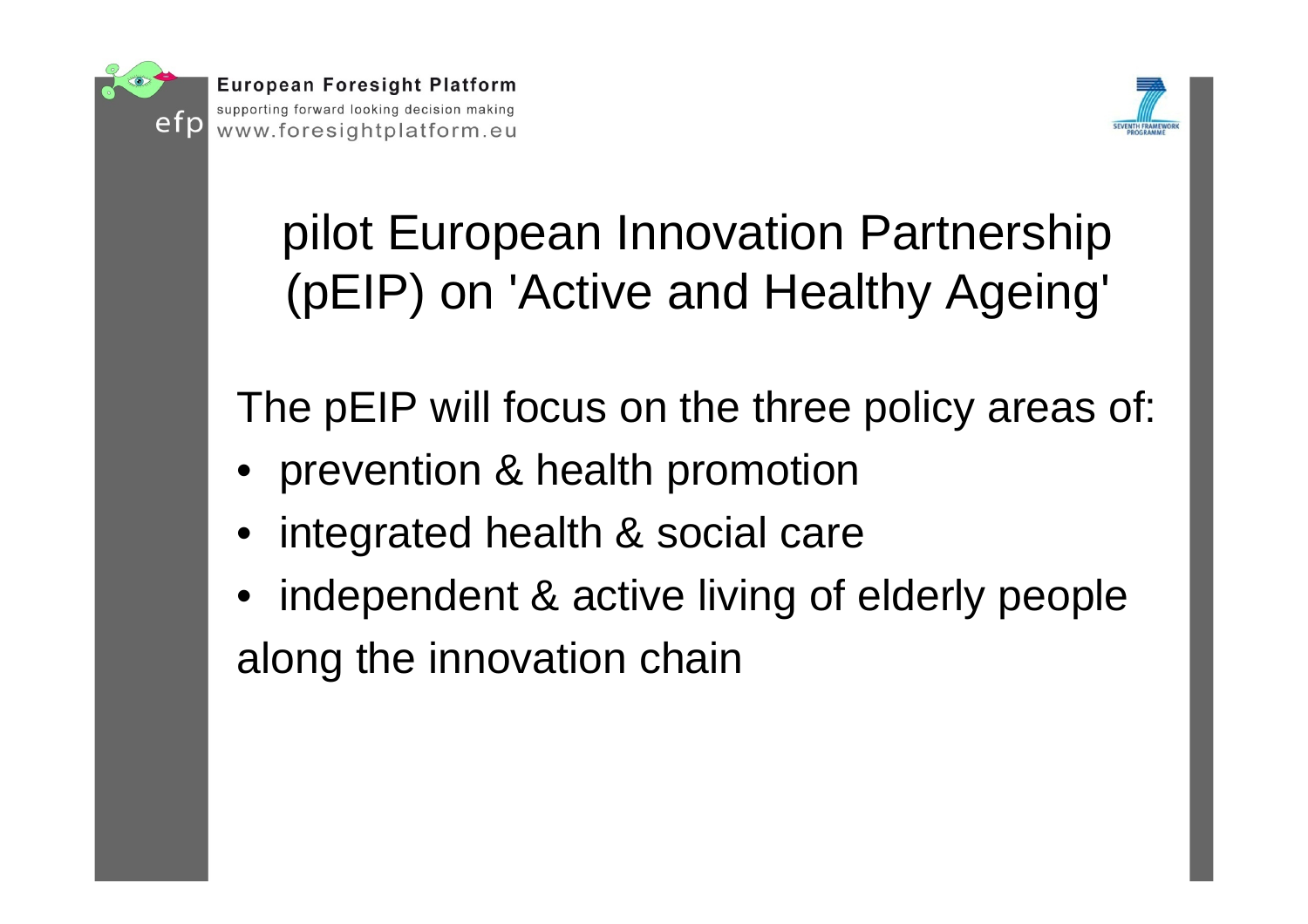



## Block 1:

### Introduction to the workshop and to the longterm view on active and healthy ageing

Brief inputs as food for thought

- Miriam Leis, TNO (presentation) Present background information on future oriented questions, developments and research associated with active and healthy ageing
- Discussants giving brief feedback presentations to the background document:
	- •Maria Iglesia Gomez, DG SANCO
	- •John Cleland, Hull University
	- •Beate Kettlitz CIAA
	- •Bart Schelfhout Philips

Interactive part: Brainstorming to generate research, science, technology and innovation options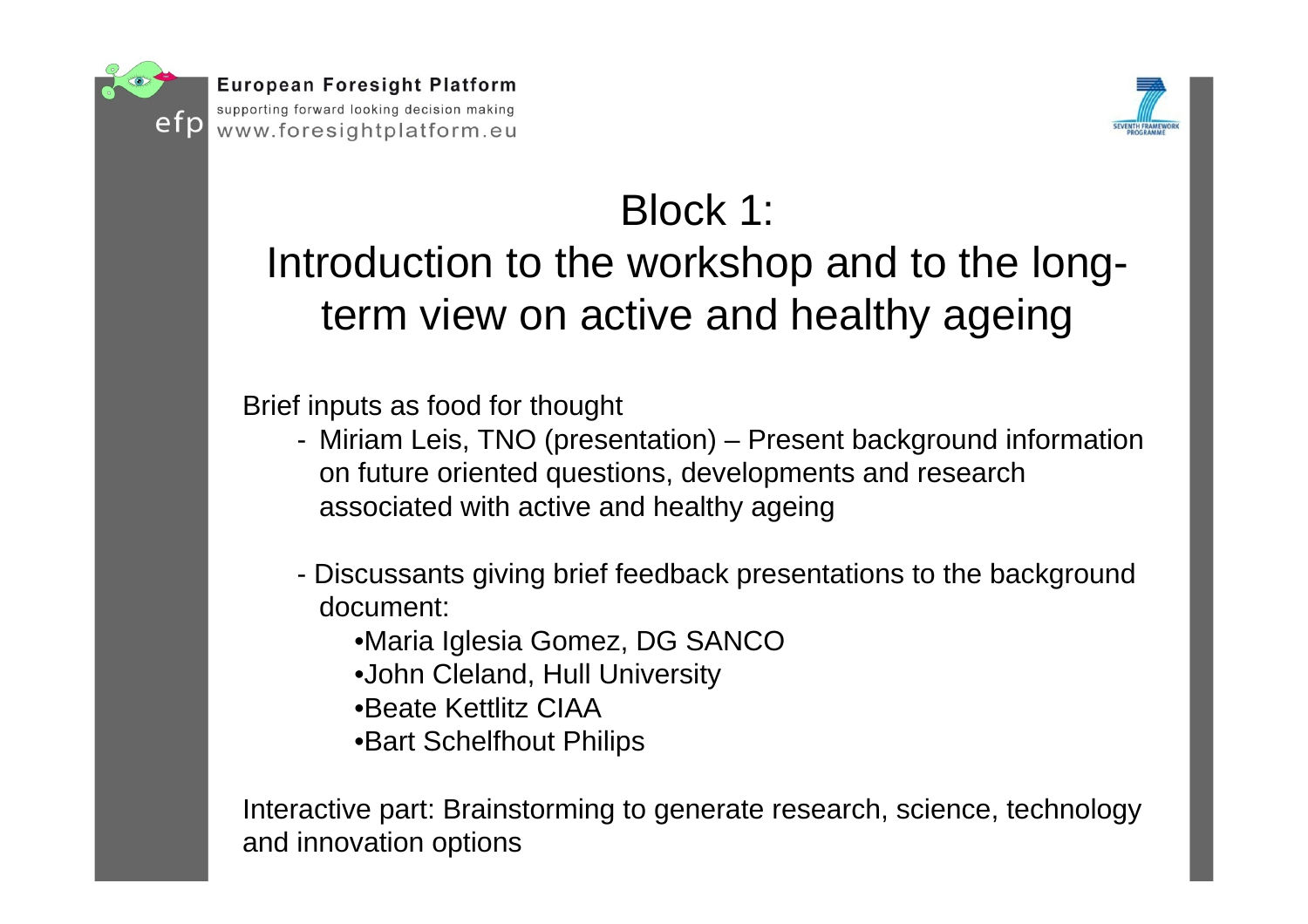



## Block 2:

### Actions and implications to tackle the challenge of active and healthy ageing up to 2050

Clustering of ideas and discussion Assessing the feasibility, desirability *-- group work* Assessing enabling and hindering factors

### Block 3:

### Goal-oriented assessment of proposals to tackle the core challenges of the pEIP

Assessment of policy requirements – *group work*

Presentation of results

*plenum*